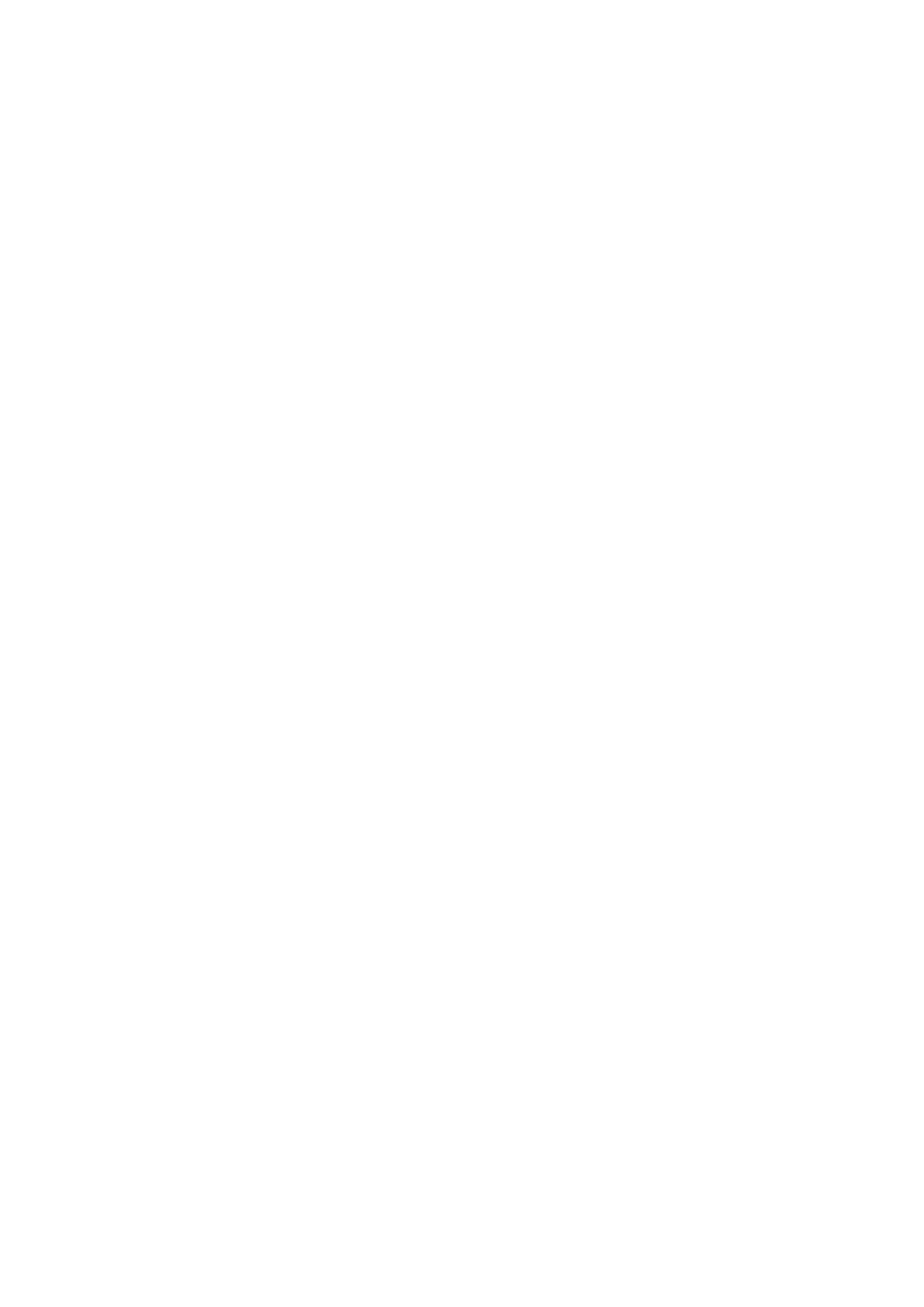Some studies about rates of participation in culture exist. However, they often relate to particular countries or regions, or specific sectors. Generally, they present a grim picture, signaling low participation rates for persons with disabilities both as audience and as creators. One survey suggested that while the proportion of adults with long-standing illness or disability who engaged in the arts (as attendees or as participants<sup>1</sup>) in England had increased since 2005/06, rates of engagement in 2015/16 were lower (72.9%) than those of other adults (77.5%) [\(Department for Culture, Media & Sport 2016\)](#page-11-0). Reports from other countries also suggest that cultural facilities are not accessible or that there are lower participation rates for people with disabilities compared to the rest of the population (for Italy, see [ISTAT 2019: 99;](#page-11-0) for Northern Ireland, see [Byrne et al. 2014](#page-10-1); for Slovakia, see [National Education Centre Slovak Republic 2020](#page-12-0); for Sweden, see [Swedish Authority for Participation 2016\)](#page-13-0). By contrast, Arts & Disability Ireland [\(Maitland 2017](#page-12-0)) found that people with disabilities in Ireland were *more* likely to have attended an arts event within the past year than the population as a whole.

Rates of persons with disabilities as creators of culture—artists or cultural producers—are also low. Preliminary results from a Europe-wide survey in the performing arts evidence limited knowledge and experience relating to artists with disabilities and their works ([British Council](#page-10-1)  [2021](#page-10-1)). Statistics (from England) suggest that figures for workers with disabilities in the arts are disappointing ([Arts Council England 2016; 2017; 2020](#page-10-1)) and that the number of people with disabilities serving on boards of arts organisations is also limited [\(Arts Council England](#page-10-1)  [2020](#page-10-1)). Differences are identified as between art forms, with theatre, dance, and combined arts performing better than music and visual arts [\(Arts Council England 2017: 16\)](#page-10-1). Statistics within film and audiovisual industries suggest (in the UK) that people with disabilities make up only 5.2% of contributions off-screen and 7.8% on-screen, compared with a national figure of 17% for working-age people with disabilities [\(European Audiovisual Observatory 2021\)](#page-11-0). Finally, with the arts sector in crisis due to the Covid-19 pandemic ([UNESCO 2021](#page-13-0)), rates of employment by people with disabilities in the arts have likely worsened ([Gentry 2021](#page-11-0); [IDEA Consult et al. 2021](#page-11-0)).

Having set the scene for this review by presenting evidence of (for the most part) lower levels of attendance, participation, and employment in culture by people with disabilities, we next outline the methods employed in this review.

# **METHODS**

Narrative reviews provide interpretation and critique intended to deepen understanding by selecting evidence judiciously and purposively, with an eye to what is relevant for key policy questions ([Greenhalgh, Thorne & Malterud 2018](#page-11-0)). By contrast, engaging in the explicit (though sometimes narrow) processes of systematic review would have emphasised technical (rather than interpretive) synthesis methods ([Greenhalgh, Thorne & Malterud 2018\)](#page-11-0). In line with recommended practice for narrative reviews ([Byrne 2016](#page-10-1)), we first defined the review's scope, identifying a review question:

What do academic sources and grey literature identify as barriers or facilitators to cultural participation (as audience and cultural creators) of people with disabilities?

Interpretive and discursive synthesis, characteristic of narrative reviews, in which less explicit methods are the trade-off for broader coverage ([Collins & Fauser 2005\)](#page-10-1), allowed us to best answer this question. Our aim was, nonetheless, to make a unique contribution by combining literature from separate but related fields, with breadth and balance, and by citing studies that are representative of those available [\(Byrne 2016](#page-10-1)).

We drew on our prior knowledge of literature and included searches on websites of selected think-tanks and cultural actors for grey literature that identifies barriers or facilitators. We searched the database Academic Search Complete, JSTOR Arts and Sciences, and our institutional library resources. The following keywords were used where appropriate: 'disab\*'/'special needs'/'access' plus 'barrier\*' or 'facilitator\*', as well as any of the words arts, cultur\*, museum, galler\*, heritage.

Leahy and Ferri **70** *Scandinavian Journal of Disability Research* DOI: [10.16993/sjdr.863](https://doi.org/10.16993/sjdr.863)

<sup>1</sup> Respondents were asked whether they had attended or participated in arts events/activities within the past 12 months. The definition of 'participation' involved active participation or making art (e.g., painting or membership of a book club) ([Department for Culture, Media & Sport 2016: 9](#page-11-0) and Annex C).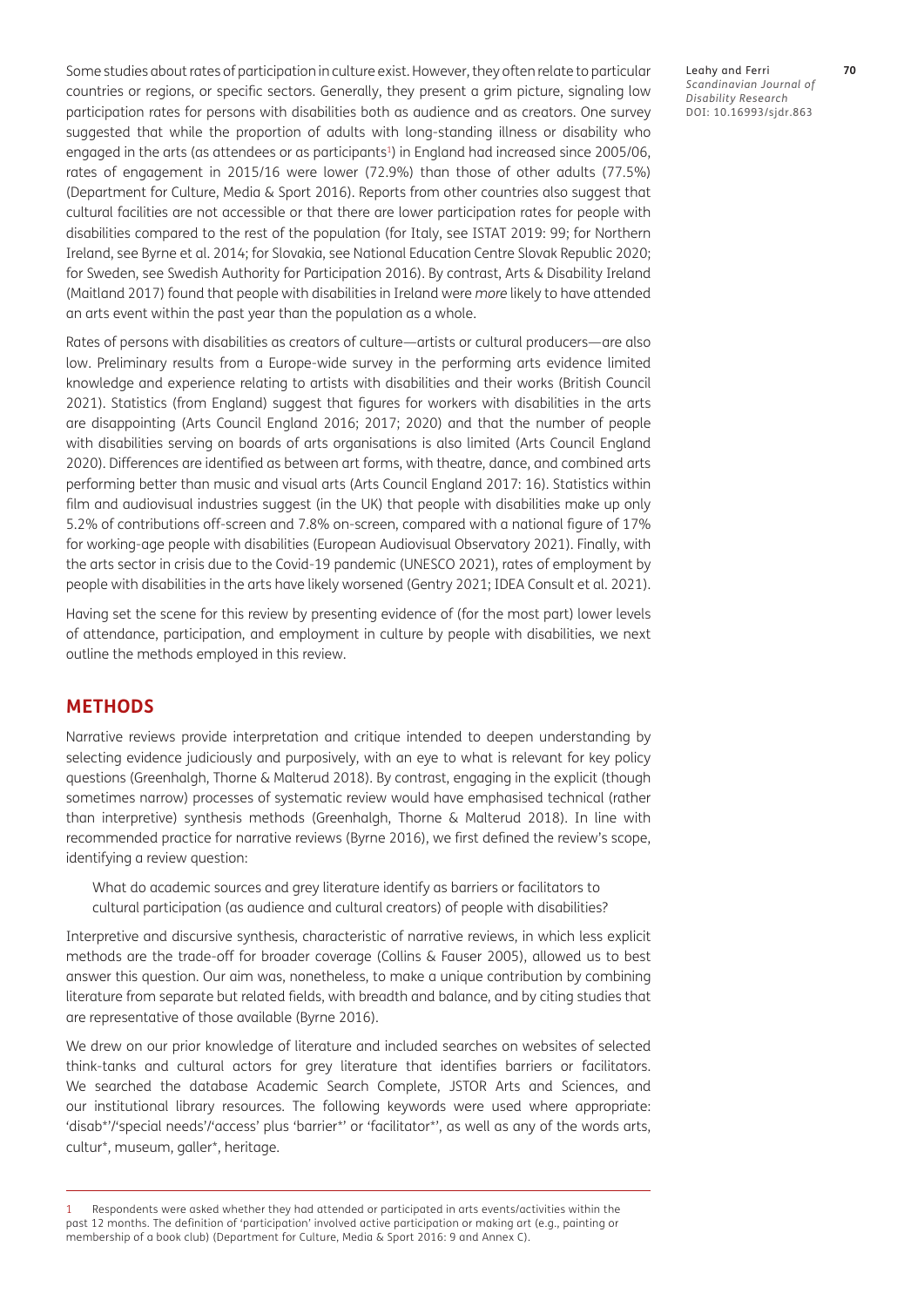We focused on literature that is more likely to embed the paradigm shift enshrined in the CRPD by largely examining papers published later than 2006, when the CRPD was adopted by the UN General Assembly. We aimed at a cross-disciplinary publication search, albeit paying particular attention to disability studies, cultural studies (including museum studies), as well as policy reports and relevant political science scholarship. Because of our focus on arts, culture, and heritage, we excluded papers addressing broader aspects of cultural participation, such as physical activity, sports or tourism, or articles primarily concerned with therapeutic outcomes of cultural participation. We focused largely on sources in English, while citing some reports published in other languages. We acknowledge that this is an inherent limitation of this review. While the literature engaged with is varied, we also acknowledge that several (but not all) of the sources retrieved relate to States that are part of the Global North or have been written by authors based in academic institutions of Western countries. We did, however, endeavour to achieve a broader geographic coverage.

We did not assess the methodological quality of the sources reviewed, but we excluded blogs or online contributions. We focused on different types of cultural participation: as audience, as creators and/or professional artists, as amateurs in the context of community practices.

# **REVIEW RESULTS**

The reviewed sources approached cultural participation from different disciplinary perspectives. Discussion of barriers and facilitators was associated with empirical research or action research with groups making art at different levels (amateur, professional, semiprofessional) or with particular projects or settings (e.g., arts centres or museums). They were often art-form specific and/or disability-type specific. We found similarities in barriers and facilitators identified across diverse studies. However, some barriers were identified in the context of a particular art form (such as aesthetic barriers in dance) or sector (such as specific accommodations within museums) that were not as obvious in studies in other contexts. We contend, nevertheless, that there is value in presenting a classification of the factors identified across this range of studies. Even if some of those factors are more relevant in some settings than others, our review shows that many operate across sectors and disability types. As [Rix,](#page-12-0)  [Lowe, and the Heritage Forum \(2010\)](#page-12-0) argue, developments intended to improve access to cultural/heritage sites for people with physical or sensory disabilities also facilitate access for people with intellectual disabilities (ID).

We present the results of our review under three headings, and we synthesise them in **[Table 1](#page-8-0)**. The first heading addresses studies of attendance as audience of arts, cultural, or heritage venues. The second heading discusses professional engagement. The third heading engages with amateur creation or community arts, with overlap between these two as amateur creation could also involve a serious or semi-professional approach.

#### **BARRIERS AND FACILITATORS TO ACCESS: AUDIENCES IN ARTS VENUES, MUSEUMS, AND HERITAGE SITES**

We found sources that identified barriers or facilitators for audiences of arts venues, especially in reports produced in the context of policy-making, while within studies of museums and heritage, debates are often about new audiences and equal access, with legislation on discrimination and equality contributing to these developments [\(Argyropoulos & Kanari 2015](#page-10-1); [Rix, Lowe & the Heritage Forum 2010](#page-12-0)). For [Ott \(2010: 271\)](#page-12-0), museum visitors can learn to reframe what they know using a disability consciousness (see also [Sandell & Dodd 2010\)](#page-12-0). [Lid \(2016: 87\)](#page-12-0) suggests that cultural heritage often fails to represent people with disabilities as equal citizens, while visitors with disabilities can remind others 'of the plurality of humanity and equal status'.

Identified barriers include, first, physical accessibility barriers and inaccessible content, often within research concerned with particular venues or disability-types. Most attention focuses on physical access ([Argyropoulos & Kanari 2015](#page-10-1); [Cho & Jolley 2016](#page-10-1)), with [Guffey \(2015\)](#page-11-0) highlighting how lack of seating in modernist museums is a barrier for some people. Within museums it is highlighted how adopting solely visual cues for navigation may exclude people with visual disabilities; auditory only cues may exclude Deaf or hearing impaired people, while people with ID may be excluded when wayfinding cues are complicated ([Renel 2019: 383](#page-12-0);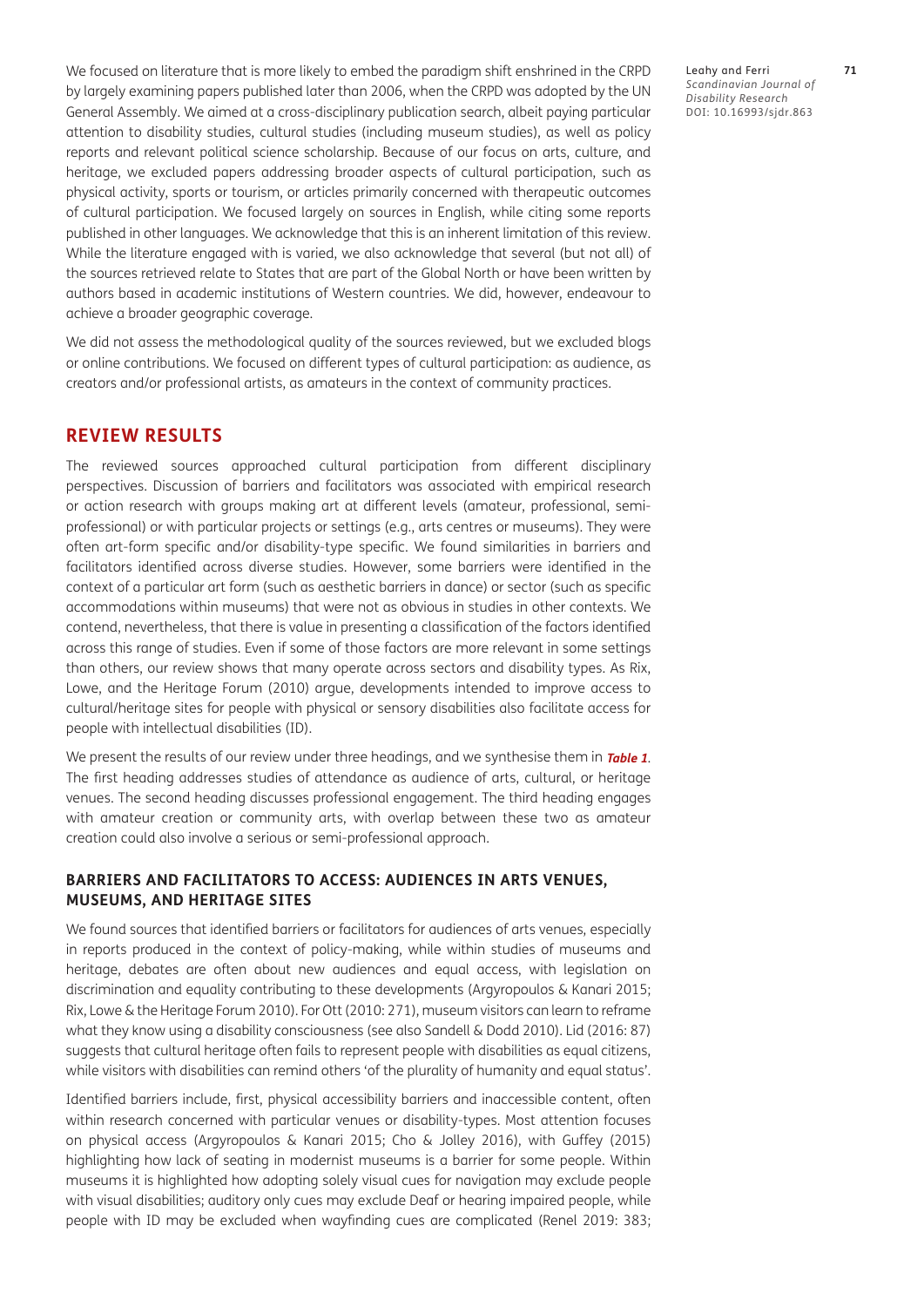see also [Mastrogiuseppe, Span & Bortolotti 2020](#page-12-0); [National Education Centre Slovak Republic](#page-12-0)  [2020](#page-12-0)). Cultural heritage projects that address only physical barriers are often, nonetheless, considered to be accessible ([Muscarà & Sani 2019](#page-12-0)). We lack studies that assess accessibility across museums based on comprehensive strategies ([Mesquita & Carneiro 2016\)](#page-12-0).

Thus, dismantling physical barriers is prioritised rather than broader understandings of accessibility ([Swedish Authority for Participation 2016\)](#page-13-0). A study of 28 museums across Europe suggests that accessibility for people with visual disabilities was limited even in museums that had implemented accessibility strategies ([Mesquita & Carneiro 2016](#page-12-0)). Yet more attention has been paid to people with sensory disabilities than to people with ID [\(Seale et al. 2021](#page-12-0)). Guidelines for institutions vary in approach but focus frequently only on people with physical or sensory disabilities ([Jongerius et al. 2020](#page-11-0)).

Lack of a comprehensive approach to accessibility and, instead, access facilitated only in limited ways or to limited museum exhibitions are consistently highlighted in studies addressing different disability types and settings [\(Argyropoulos & Kanari 2015](#page-10-1); [Eardley et al.](#page-11-0)  [2016](#page-11-0); [Mesquita & Carneiro 2016;](#page-12-0) [Rix, Lowe & the Heritage Forum 2010\)](#page-12-0). For example, [Renel](#page-12-0)  [\(2019: 378\)](#page-12-0) suggests that people with disabilities are still positioned as 'special' patrons, invited only to engage with specific parts of a museum collection or with certain events.

Lack of access to content (such as through hearing loops) and lack of interpretation in sign language are identified in Sweden across a range of arts and cultural settings ([Swedish](#page-13-0)  [Authority for Participation 2016\)](#page-13-0). [Martínez Amador \(2016\)](#page-12-0) highlights lack of accessibility of Spanish cinemas for Deaf people. Access to technologies cannot be assumed for all groups, including people with disabilities on low incomes, but [Constantinou, Loizides, and Ioannou](#page-11-0)  [\(2016\)](#page-11-0) suggest that barriers to a more widespread use of technology for access to cultural content and exhibitions in museums is often not the cost, but awareness and willingness (see [Weisen 2012\)](#page-13-0). Furthermore, technologies are more typically explored relative to sensory disabilities than other forms of disability, such as ID [\(Seale et al. 2021\)](#page-12-0), and some groups, such as people with ID, neurodivergent conditions such as dementia, and a broad range of cognitive disabilities, are underrepresented in terms of navigational information design [\(Renel 2019](#page-12-0)).

Lack of accessible information, transport, and support to reach cultural venues represent further barriers. For example, reports suggest that ongoing barriers include transportation issues, price of tickets, and lack of information and support at venues [\(Gratton 2020;](#page-11-0) [Shape 2013\)](#page-12-0). Another report suggests that the cost involved and difficulties with travel are obstacles when it comes to attending arts events, museums, or libraries and that people with disabilities are more likely than others to consider that the types of activities available are not of interest or relevant [\(BritainThinks 2018;](#page-10-1) see also [Swedish Authority for Participation 2016](#page-13-0)). Lack of accessible information about cultural venues, goods, and services is also identified as a barrier in Croatia [\(Primorac, Obuljen Koržinek & Uzelac 2017\)](#page-12-0).

Other barriers identified by an array of scholarly and policy work include attitudinal ones. A survey of people with disabilities and arts organisations in the US found that nearly half of respondents with disabilities felt that attending arts organisations was difficult, with stigma perceived as sometimes harder to overcome than physical or programme-related barriers [\(Ludwig 2012](#page-12-0)). Similarly, a range of people with disabilities and Deaf people experience negative museum interactions ([Renel 2019\)](#page-12-0), and people with visual disabilities experience constraints due to negative attitudes and lack of specific knowledge of staff ([Mesquita & Carneiro 2016](#page-12-0); see also [Argyropoulos & Kanari 2015](#page-10-1); [National Education Centre Slovak Republic 2020](#page-12-0)). Lack of awareness of staff of cultural institutions limits participation by children with disabilities; this is linked to low budgets and inadequate time devoted to access issues [\(Cho & Jolley 2016](#page-10-1)).

While some of the factors enhancing access to museums and heritage sites are implicit in the discussion of barriers, a huge range of facilitative practices are evident from the studies reviewed. [Jongerius et al. \(2020\)](#page-11-0) suggest that regulation does not always lead to creating an inclusive and equally accessible environment for everyone, but they mention examples of accessible festivals, cinemas, theatres, and museums in the Netherlands, including use of an app enabling audio-description of Dutch-language films. Technology and digitalization are important facilitators within archaeological/heritage sites and museums ([Agostiano 2016](#page-10-1); [Renel 2019: 379;](#page-12-0) [Seale et al. 2021\)](#page-12-0). Other examples include taped guides, touch tours, handling sessions, tactile plans, large-print and Braille information, clear labels and signs, sign-language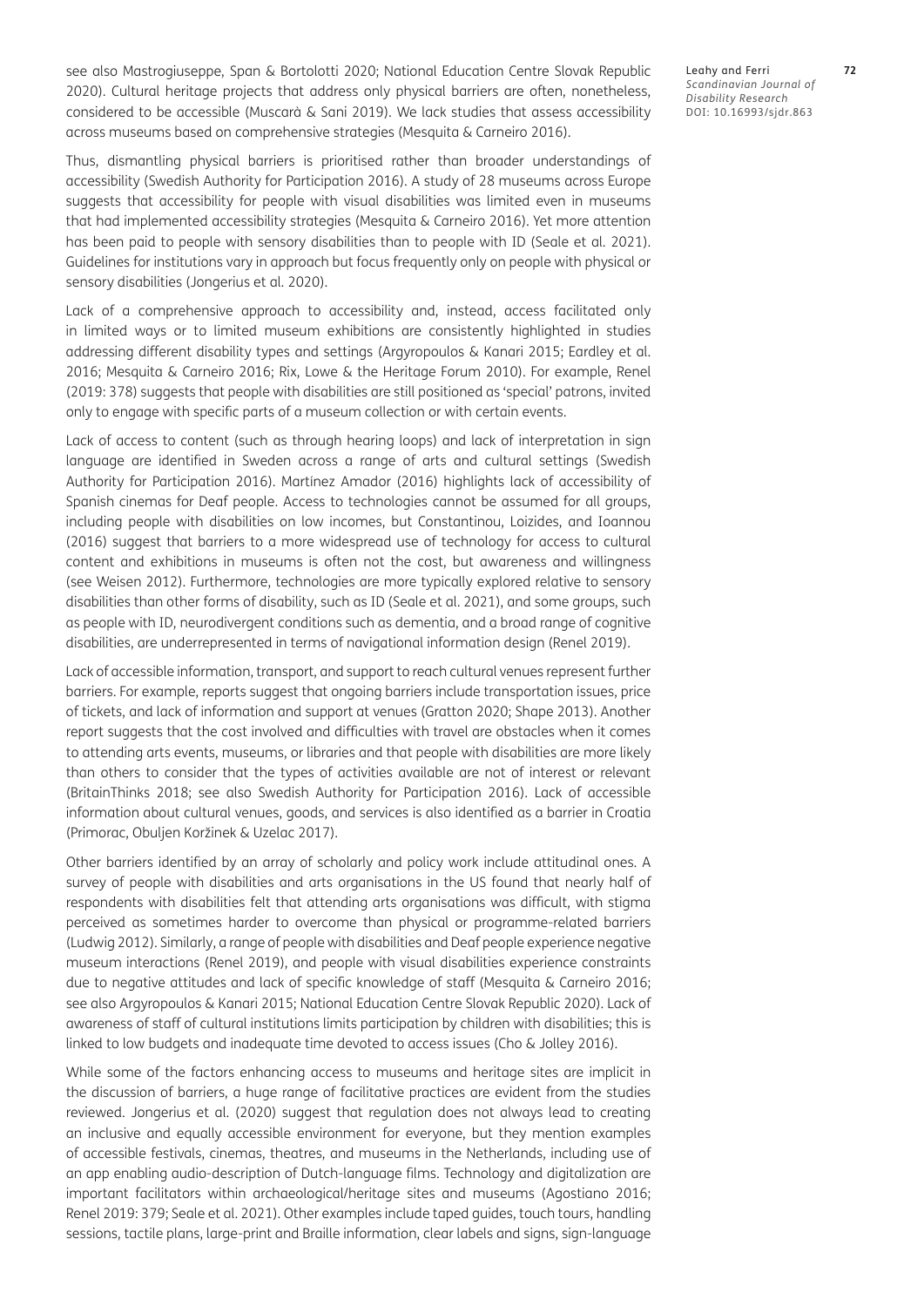interpreted tours, lip speaking and reading [\(Seale et al. 2021](#page-12-0)). Facilitators for people with visual disabilities include both good physical design of buildings (e.g., avoiding glass doors, steps, and steep slopes) and accessible supports for way-finding, appropriate lighting and soundsystems, good visibility of text and figures, accessibility of publications (e.g., leaflets/guides, interpretative panels, and identification labels), magnification of objects (e.g., traditional magnifying glasses or more advanced equipment), and ability to explore based on senses other than sight (such as audio explanations), tactile experiences (including use of replicas or use of gloves when touching objects) [\(Argyropoulos & Kanari 2015: 132](#page-10-1); [Mesquita & Carniero 2016](#page-12-0)). To create spaces that are socially inclusive and equitable to a wide a range of people, [Renel](#page-12-0)  [\(2019\)](#page-12-0) highlights providing diverse sonic environments that support different cognitive needs.

Other facilitative factors include input from stakeholder groups, considered central to addressing barriers within cultural heritage [\(Lid 2016](#page-12-0)). Good access programmes in museums actively seek input from patrons, artists, scholars, and activists who are blind or experience visual disabilities ([Lazar & Briggs 2015;](#page-11-0) [Levent, Kleege & Pursley 2013\)](#page-11-0). [Levent and Pursley \(2013\)](#page-11-0) stress the importance of outreach and programme development with input from a variety of people who are blind or have low vision. However, museum collaboration to co-produce exhibitions with blind or visually disabled visitors are more common than those involving people with ID according to [Seale et al. \(2021: 24\)](#page-12-0). [Ludwig \(20212\)](#page-12-0) suggests organisational facilitators within arts organisations, including creating an advisory council of staff and people with disabilities; internal evaluation assessing accessibility on physical and perceptual levels (management practices, employment, grievance procedures, communications); staff training that focuses on accessibility issues; and marketing communication to promote accessible, welcoming environments.

It is notable that all museum visitors are considered to benefit when exhibitions and programmes provide access to people with disabilities ([Eardley et al. 2016](#page-11-0); [Levent, Kleege](#page-11-0)  [& Pursley 2013](#page-11-0); [Rappolt-Schlichtmann & Daley 2013](#page-12-0); [Weisen 2012](#page-13-0)). Similar arguments are made in respect of heritage sites ([Muscarà & Sani 2019](#page-12-0)). Finally, factors designed to engage visitors, not just to provide technological solutions, can be facilitative of building a sense of community [\(Hoyt-O'Brien 2013\)](#page-11-0). For people with ID, to feel safe and welcome in mainstream arts and cultural activities was an important facilitator, and social interaction was central to participants' understanding of culture ([Gratton 2020](#page-11-0)).

#### **BARRIERS AND FACILITATORS TO PROFESSIONAL CREATION**

Several studies focus on experiences of people with disabilities as makers of culture. This literature tends to consider engagement by different groups in professional or semi-professional capacities or examines development of skills or education towards professional engagement. It often suggests barriers and facilitators to participation, even if this is not the stated aim or research question. Sometimes it incorporates discussion of expressions of identity and of potential of arts participation to transform the societal mainstream. This literature reflects, therefore, the shift in disability art from a close association with the emerging disability rights movement to a recent phase characterised by seeking to reach mainstream audiences and by a combination of disability issues and non-disability issues ([Solvang 2012](#page-12-0)).

Barriers faced by artists with disabilities participating in a range of art forms (literature, fine arts, music, and performing arts) include lack of adequate education and of empowerment, underpinned by negative attitudes towards people with disabilities. In that connection, assumptions that disability art is merely a hobby or form of therapy, not a professional endeavour, are often highlighted [\(Bang & Kim 2015: 543–4\)](#page-10-1). This approach to arts engagement (as social, recreational, therapeutic, or educational) could hamper access to cultural opportunities or funding. For example, focusing on experiences within a theatre involving actors with ID, [Saur](#page-12-0)  [and Johansen \(2013: 258\)](#page-12-0) highlight how the theatre is considered educative, not professional, something they link to how the actors have no formal education. Instead, [Saur and Johansen](#page-12-0)  [\(2013\)](#page-12-0) argue for recognition that people with ID can develop their own mode of expression, which should be treated on equal terms. Lack of educational opportunities could hamper development or progression. For example, a literature review on barriers to dance training for young people noted that most relevant dance provision is recreational, focusing on creativity and fun, instead of technical development [\(Aujla & Redding 2013\)](#page-10-1).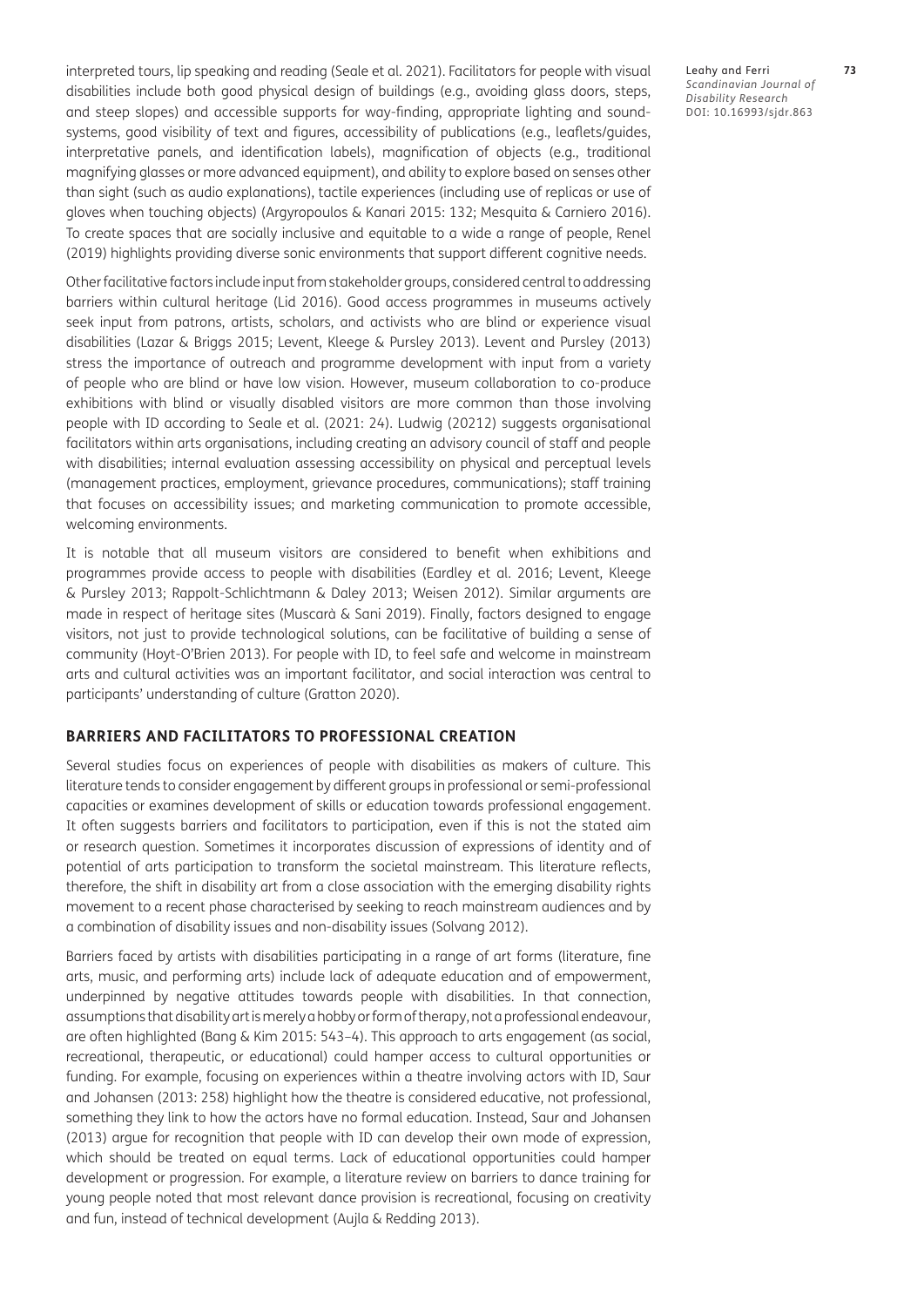Examining participation in contemporary dance, [Marsh \(2016\)](#page-12-0) argues that attitudinal and perceptual barriers limit progression for artists with disabilities, who may be discounted as potential leaders because their bodies are not perceived to signify key physical markers of leadership and that we lack role-models to counter negative perceptions. Again in the context of dance training, [Aujla and Redding \(2013\)](#page-10-1) identify four main barriers to engagement, which resonate with findings in several other studies. These were aesthetic barriers (related to ideas of ideal body types for dancers), attitudinal barriers (which can be internalised or come from others including parents, teachers, and companies), training-related barriers (including lack of technical training and teachers' lack of knowledge or confidence), and logistical barriers (e.g., lack of transport, support needs, and financial costs). Additional barriers related to physical accessibility (including the fact that venues are sometimes accessible for audiences but not performers) and a lack of knowledge or information. Amongst the recommendations for facilitating access are help identifying role models and development of dance and disability networks ([Aujla & Redding 2013: 83–84\)](#page-10-1).

A study with young people with disabilities engaged in visual art within pre-degree and higher education details facilitative factors within education, including disability awareness in the arts curriculum, highly developed support systems in terms of practical assistance and IT, teachers who are art specialists, an accessible arts curriculum, constructive criticism, an accessible environment, and, critically, disabled artists as role models [\(Taylor 2005: 777](#page-13-0)).

Finally, barriers and facilitators discussed above drawn from scholarly works are echoed in grey literature. For example, a study by [Arts Council England \(ACE 2017\)](#page-10-1) with people with disabilities working in arts and culture, as well as people aspiring to enter the workforce, identified similar barriers (including attitudinal barriers, lack of networks, and lack showcasing of work by people with disabilities). Additionally, welfare policies that can create 'welfare traps' by discouraging entrance into the labour market were identified as barriers, along with a challenging working culture (involving unpredictability and long hours<sup>2</sup>).

As regards facilitators, the ACE (2017) study suggested organisational changes to facilitate entry and progression, including building supportive teams and mentorship, providing access to advice for employers (including on making reasonable accommodations), providing mentoring and peer support, ensuring inclusive board recruitment and working practices, and supporting employees through welfare claims. Bang and Kim's [\(2015\)](#page-10-1) work is notable for a number of recommendations for change in Korea. It highlights the role of effective law and policies to advance disability art, the importance of government bureaus focused on disability art, and the role of disability arts centres as a hub for development. Other recommendations include quota systems to ensure opportunities to practice arts, personal assistance services to support artistic work, and measures to solve financial problems experienced by artists ([Bang & Kim](#page-10-1)  [2015: 553–5\)](#page-10-1). These authors also cite a survey with artists with disabilities suggesting that the best way for disability arts to be promoted would be financial support by government (35.1%), legislation that promotes artists with disabilities (33.4%), and expansion of arts education for persons with disabilities (9.6%).

#### **BARRIERS AND FACILITATORS TO AMATEUR CREATION**

The last heading under which we present the findings of our review relates to studies on participation in community arts and the role of persons with disabilities as non-professional creators. The disability arts movement in the UK has a long history of community-based collaborative arts practice [\(Levy & Young 2020](#page-11-0); [Penketh et al. 2019](#page-12-0)). Literature often takes as its focus either the issue of inclusion or its impact on people with disabilities [\(Levy, Robb](#page-11-0)  [& Jindal-Snape 2017: 257\)](#page-11-0). However, we found identification of barriers and facilitators even if that is not the stated objective or central research question in all cases. Additionally, some studies engage with issues of identity, or (relatedly) self-expression, or impacts of participation on perceptions of disability within society generally.

Again, medicalised or paternalistic attitudes to disability and to arts engagement by people with disabilities was an identified barrier. Considering initiatives focused on younger people, [Penketh et al. \(2019\)](#page-12-0) suggest that funding streams in community arts can be closely aligned Leahy and Ferri **74** *Scandinavian Journal of Disability Research* DOI: [10.16993/sjdr.863](https://doi.org/10.16993/sjdr.863)

<sup>2</sup> 'Welfare traps' are identified in contexts other than cultural employment: see [Bonfils et al. \(2017\)](#page-10-1) who reference how benefit traps (that is, risk of loss of social benefits) operate as barriers to implementation of individual placement and support approach for employment.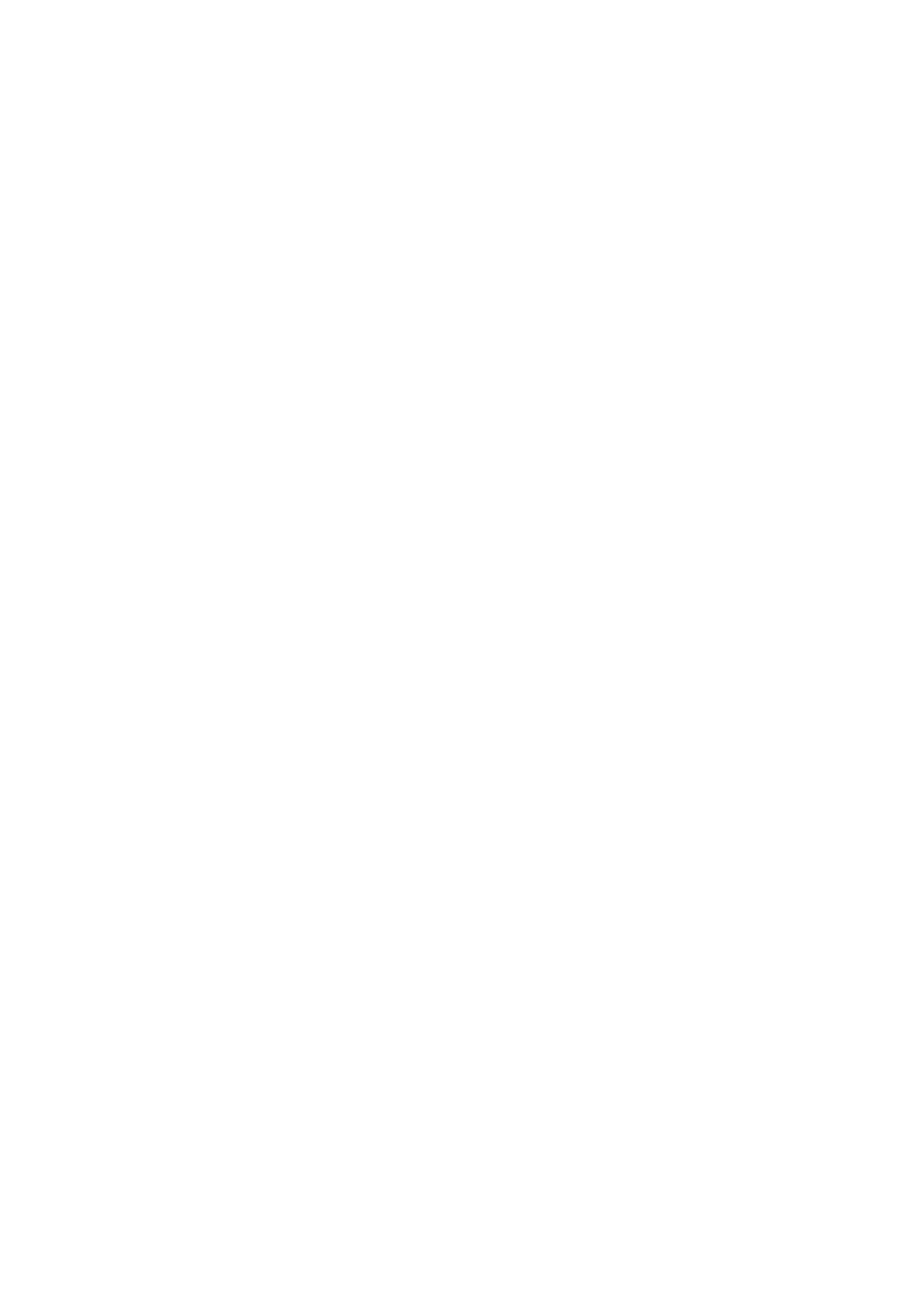| <b>CATEGORY</b>                                                                                                | <b>TYPES OF BARRIERS</b>                                                                                                                                                                                                                                                                                                                                                                                                                                                                                                                                                                                                                                                                                                                                                                                                                                                                                                | <b>FACILITATORS THAT ADDRESS/COUNTERACT</b><br><b>THOSE BARRIERS</b>                                                                                                                                                                                                                                                                                                                                                                                                                                                                                                                                                                                                                                                                                                                                                                                                                                                                                                                                                                                                |
|----------------------------------------------------------------------------------------------------------------|-------------------------------------------------------------------------------------------------------------------------------------------------------------------------------------------------------------------------------------------------------------------------------------------------------------------------------------------------------------------------------------------------------------------------------------------------------------------------------------------------------------------------------------------------------------------------------------------------------------------------------------------------------------------------------------------------------------------------------------------------------------------------------------------------------------------------------------------------------------------------------------------------------------------------|---------------------------------------------------------------------------------------------------------------------------------------------------------------------------------------------------------------------------------------------------------------------------------------------------------------------------------------------------------------------------------------------------------------------------------------------------------------------------------------------------------------------------------------------------------------------------------------------------------------------------------------------------------------------------------------------------------------------------------------------------------------------------------------------------------------------------------------------------------------------------------------------------------------------------------------------------------------------------------------------------------------------------------------------------------------------|
| 3. Negative attitudes                                                                                          | Lack of knowledge and ambition (which can be<br>linked to ideas of disability arts as therapy) and<br>negative attitudes of staff create barriers for<br>audiences/visitors and creators/participants.                                                                                                                                                                                                                                                                                                                                                                                                                                                                                                                                                                                                                                                                                                                  | Development of<br>awareness raising opportunities,<br>$\bullet$<br>supportive networks between organisations,<br>including special and mainstream schools, arts<br>companies, integrated companies, and<br>opportunities for human interaction and of<br>conveying a sense of welcome to participants.                                                                                                                                                                                                                                                                                                                                                                                                                                                                                                                                                                                                                                                                                                                                                              |
|                                                                                                                | Absence of a sense of welcome or community<br>(especially important for some groups).<br>Aesthetic barriers in professional contexts<br>(especially in some art forms, such as dance)<br>related to ideas of ideal body types for performers<br>and for leaders.                                                                                                                                                                                                                                                                                                                                                                                                                                                                                                                                                                                                                                                        | Showcasing of role models who are PWD.<br>Virtuous circle in which engagement is understood as<br>potentially transformational for individuals and for<br>societies, leading to re-conceptualisation of disability<br>itself.                                                                                                                                                                                                                                                                                                                                                                                                                                                                                                                                                                                                                                                                                                                                                                                                                                       |
| 4. Lack of accessibility                                                                                       | Access facilitated only for special exhibitions or<br>parts of an exhibition/venue-not mainstreamed<br>within everyday offerings-and lack of knowledge<br>of staff.<br>Venues that are accessible (or partly accessible) for<br>audiences but not performers.<br>Lack of<br>accessible information on websites,<br>$\bullet$<br>support at venues and seating in exhibition<br>spaces,<br>physical access to buildings, including easy<br>identification of entrance/reception and<br>access to all rooms/sections,<br>accessible content (lack of IT solutions, of<br>accessible interpretation encompassing<br>guided tours, brochures, and interpretation<br>panels for a range of disabilities),<br>navigation, orientation, and wayfinding<br>information that is accessible for people with<br>a range of disability types,<br>spaces that are suitable for people with<br>sensory/neurological processing needs. | Accessible front- and back-of-house design. More<br>frequent scheduling and mainstreaming of<br>events/tours/performances that are accessible.<br>Use of IT supported by consultation with different groups<br>of PWD and by guidelines encompassing different types<br>of disability and promoting awareness of existing IT<br>solutions. Accessible design might include mobile devices,<br>assistive listening systems, and embedding audio-<br>description, information, and way-finding (incorporating<br>audible, tactile, and visual cues and environments that<br>support different cognitive needs).<br>Requesting feedback from visitors with disabilities about<br>what was difficult to navigate.<br>Marketing communication and public relations to<br>promote an accessible and welcoming environment for<br>audiences and artists.<br>Accessible websites, including instructions on accessibility<br>and on getting from nearby public transport.<br>Participatory approaches and engagement that help build<br>a sense of belonging and community. |
| 5. Lack of consultation with,<br>and involvement of, persons<br>with disabilities in cultural<br>organisations | Insufficient involvement of PWD in cultural<br>industries, including<br>lack of employment,<br>insufficient input into decision-making and<br>into developing policies and evaluating<br>services.<br>Working cultures (i.e., unpredictability and long<br>hours) that are challenging for PWD.                                                                                                                                                                                                                                                                                                                                                                                                                                                                                                                                                                                                                         | Input by PWD<br>• on decision-making fora,<br>into policies and practices (two-way exchange),<br>into evaluation processes, assessing accessibility on<br>physical and perceptual levels<br>(all of which may require financial support for<br>representative organisations).<br>Changes in organisational and employment practices:<br>· inclusive recruitment/employment/management/<br>communications practices,<br>access to advice for employers on reasonable<br>$\bullet$<br>accommodation of employees and on how to<br>support them through welfare claims,<br>staff training focusing on attitudes and on handling<br>accessibility issues,<br>building disability-supportive teams, mentorship,<br>and more supportive terms of employment,<br>• employment-based apprenticeships and internships<br>for PWD.                                                                                                                                                                                                                                            |

# **CONCLUSION**

This article contributes to understandings of barriers and facilitators to participation in cultural life through a narrative literature review. It synthesises the findings in a classification that has relevance across cultural participation opportunities. As [Mesquita and Carneiro \(2016\)](#page-12-0) suggest, existing research is mainly limited to a single setting, or to a single or a small set of strategies to increase accessibility. The lack of a more overarching perspective within research may limit scope for identifying common challenges and strengths. The discussion and classification of barriers and facilitators that this article offers aims to be conducive to a greater understanding of the relevant issues with a view to fostering participation.